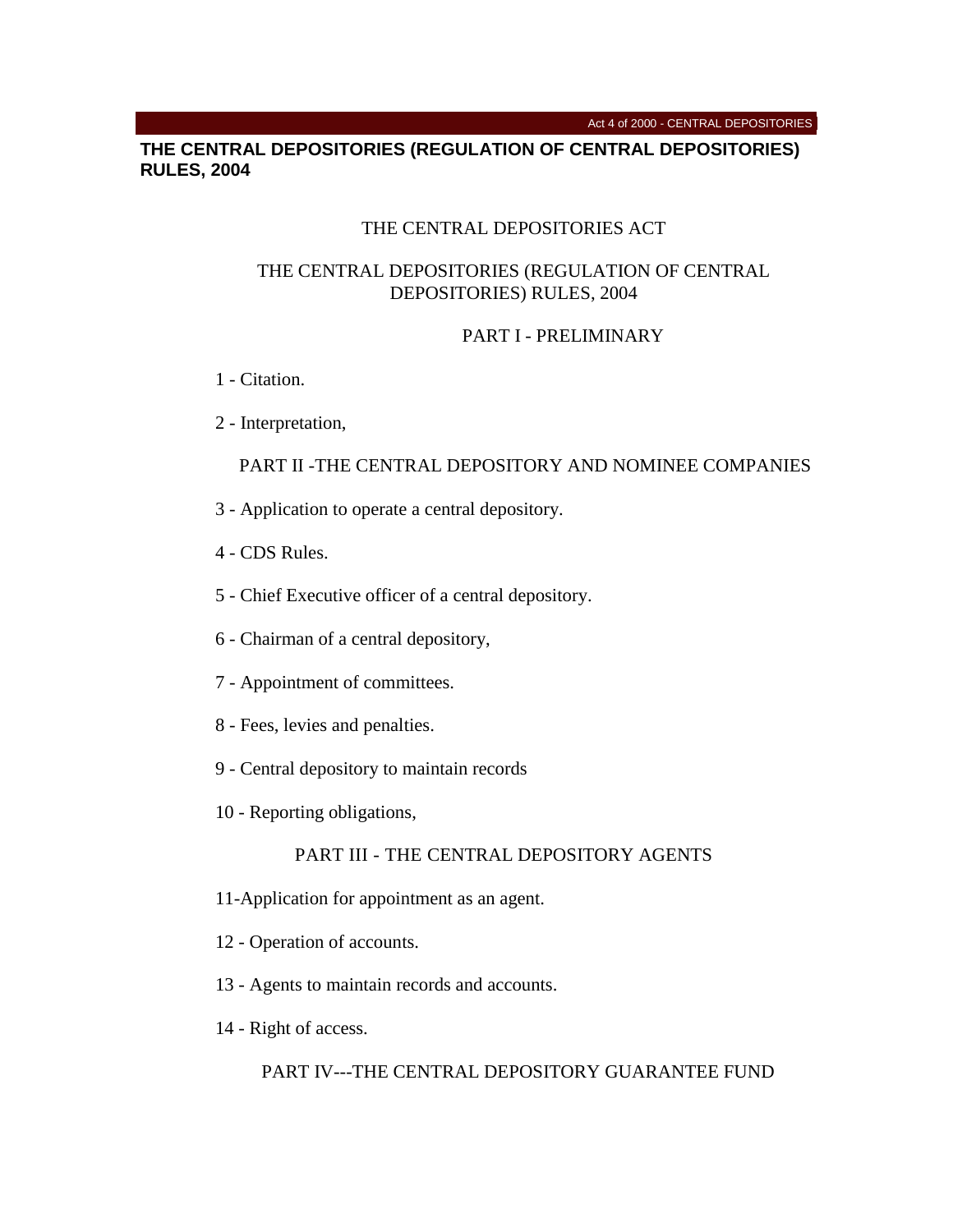15-Establishment of the Central Depositories Guarantee Fund.

16-Management of the Fund.

### PART V-INSURANCE

17-Insurance.

### PART VI - MISCELLANEOUS PROVISIONS

- 18 Access only to authorized personnel.
- 19 Safe custody of immobilised securities.
- 20 Central Bank to be a central depository agent.
- 21 Access to computer system
- 22 Linkages to other securities depositories outside Kenya.
- 23 Off-site disaster recovery plan.

### **SCHEDULES**

First Schedule Form 1 Application for approval to operate a Central Depository

Second Schedule Depository fees for Central Depository and Settlement Corporation Limited

IN EXERCISE of the powers conferred by section 65 of the Central Depositories Act, the Capital Markets Authority, makes the following Rules:

### THE CENTRAL DEPOSITORIES (REGULATION OF CENTRAL DEPOSITORIES) RULES, *2004*

# PART I-PRELIMINARY

**Citation.** 1. These Rules may be cited as the Central Depositories (Regulation of Central Depositories) Rules, *2004.*

2. In these Rules, unless the context otherwise requires-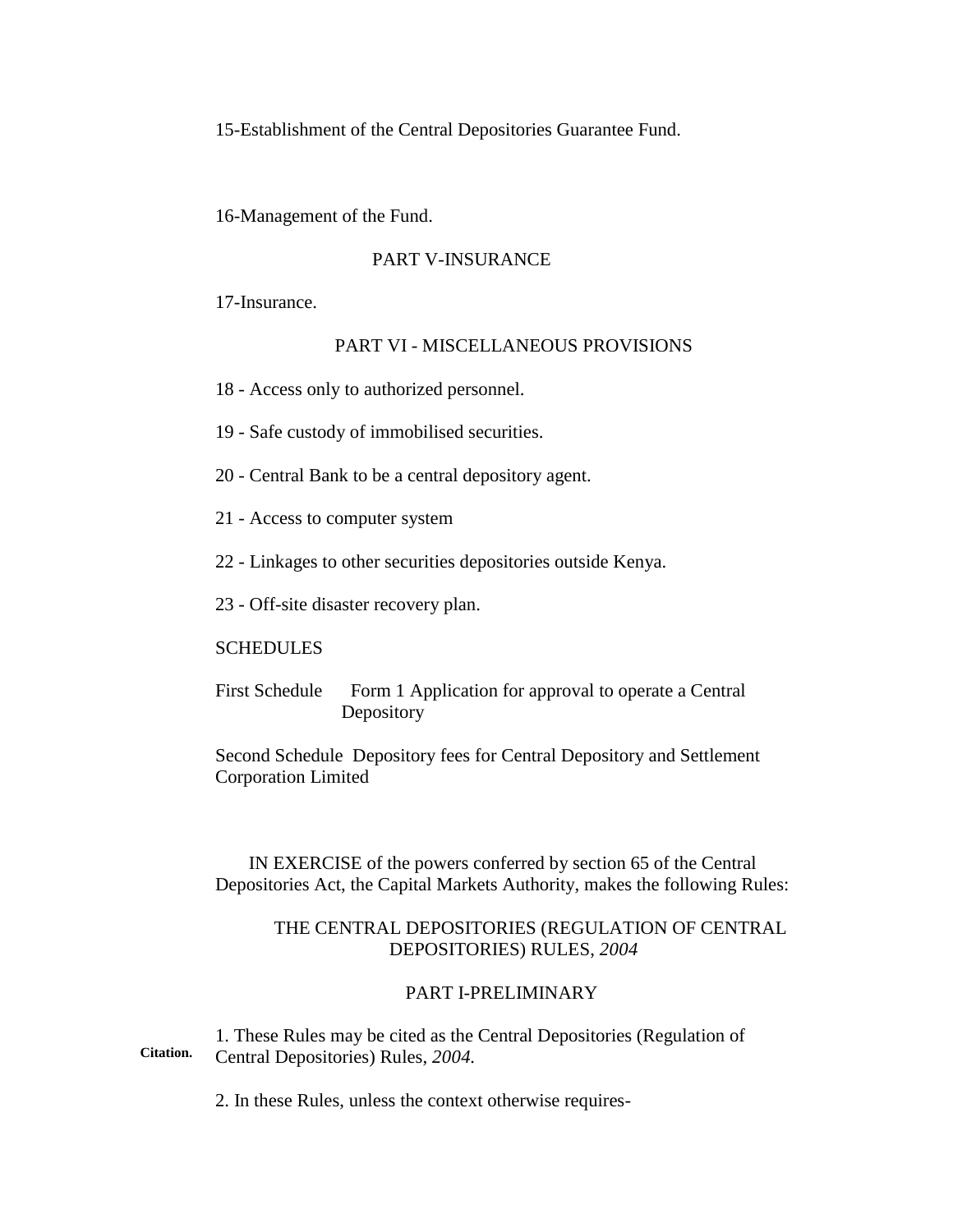#### **Interpretati**

**on.**

- "Act" includes reference to the Central Depositories Act;
- **Cap. 485A.** "Authority" means the Capital Markets Authority established under section 5 of the Capital Markets Act;

"nominee company" in relation to the central depository is a company incorporated and wholly owned by the central depository whose only purpose is to hold the securities in the central depository as a bare trustee on behalf of the depositors.

### PART II-THE CENTRAL DEPOSITORY AND NOMINEE COMPANIES

**Application** 

.

**to operate a**  3. (1) An application for approval to operate a central depository shall be **central depository.** submitted to the Authority in Form 1 set out in the First Schedule. (2) The application under paragraph (1) shall be submitted together with -

- (a) memorandum and articles of association of the applicant whose main objective shall be to operate a central depository, the certificate of incorporation and applicant's proposed rules;
- (b) the name(s), certificate(s) of incorporation, memorandum and articles of association for all its nominee companies;
	- (c) a business model including the details of the depository and settlement system proposed to be adopted by the applicant;
- (d) a certified copy of the agreement between the systems provider and the applicant (where applicable);
- (e) rules made pursuant to rule 4;
- (f) the prescribed fees set out in the Capital Markets Act;
- (g) a schedule of proposed fees and penalties; and
- (h) such additional documents as may be required by the Authority.

**CDS rules.** 4. An applicant who proposes to operate as a central depository shall make rules which rules shall be included in the application to govern all aspects of its operations including -

> (a) appointment, functions, suspension and revocation of appointment of central depository agents;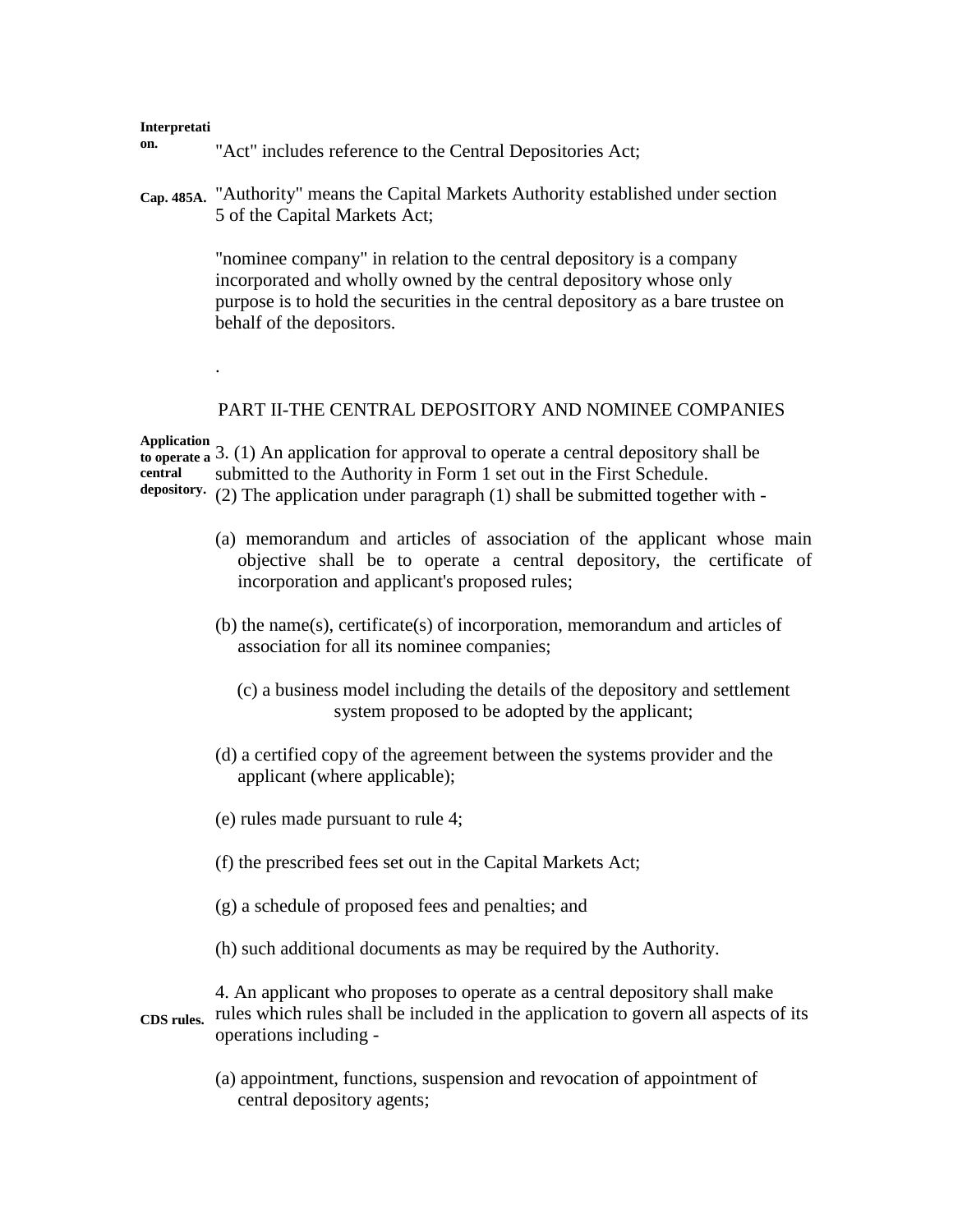- (b) appointment of a manager for a suspended central depository agent
- (c) notification to the issuers and the public of all eligible securities prescribed to be immobilized or dematerialised in the central depository;
- (d) deposit of certificates;
- (e) information to be contained in the record of depositors;
- (f) frequency of issue of the statement of account by the central depository to the depositors,
- (g) charging of securities;
- (h) circumstances when a book entry security in a securities account is in suspense in circumstances other than provided under the Act; and
- (i) circumstances for investigation or restriction of dealings in any book entry transfers partially or otherwise;
- **Chief**  5. (1) There shall be a chief executive officer of a central depository who shall be in charge of the day to day affairs of the central depository.

**executive officer of a central** 

**depository.** (2) A person shall not be qualified for appointment as a chief executive of a central depository, unless such a person has -

- (a) qualifications in law, finance, accounting, economics, banking or insurance: and
- (b) at least seven years experience at management level in matters relating to financial markets.
- (3) The chief executive *of* a central depository shall not at the same time be a stockbroker, dealer or an investment bank licensed by the Authority or a key personnel director or shareholder thereof.

**Chairman of a central depository.** 6. There shall be a chairman of the board of a central depository who shall be non-executive and elected by the Board in compliance with internationally accepted corporate governance practices and principles.

**Appointmen** 7. The central depository Board shall appoint -

**t of** 

**committees.** (a) an audit committee which shall comprise of at least two non executive directors qualified in law. finance, accounting or economics: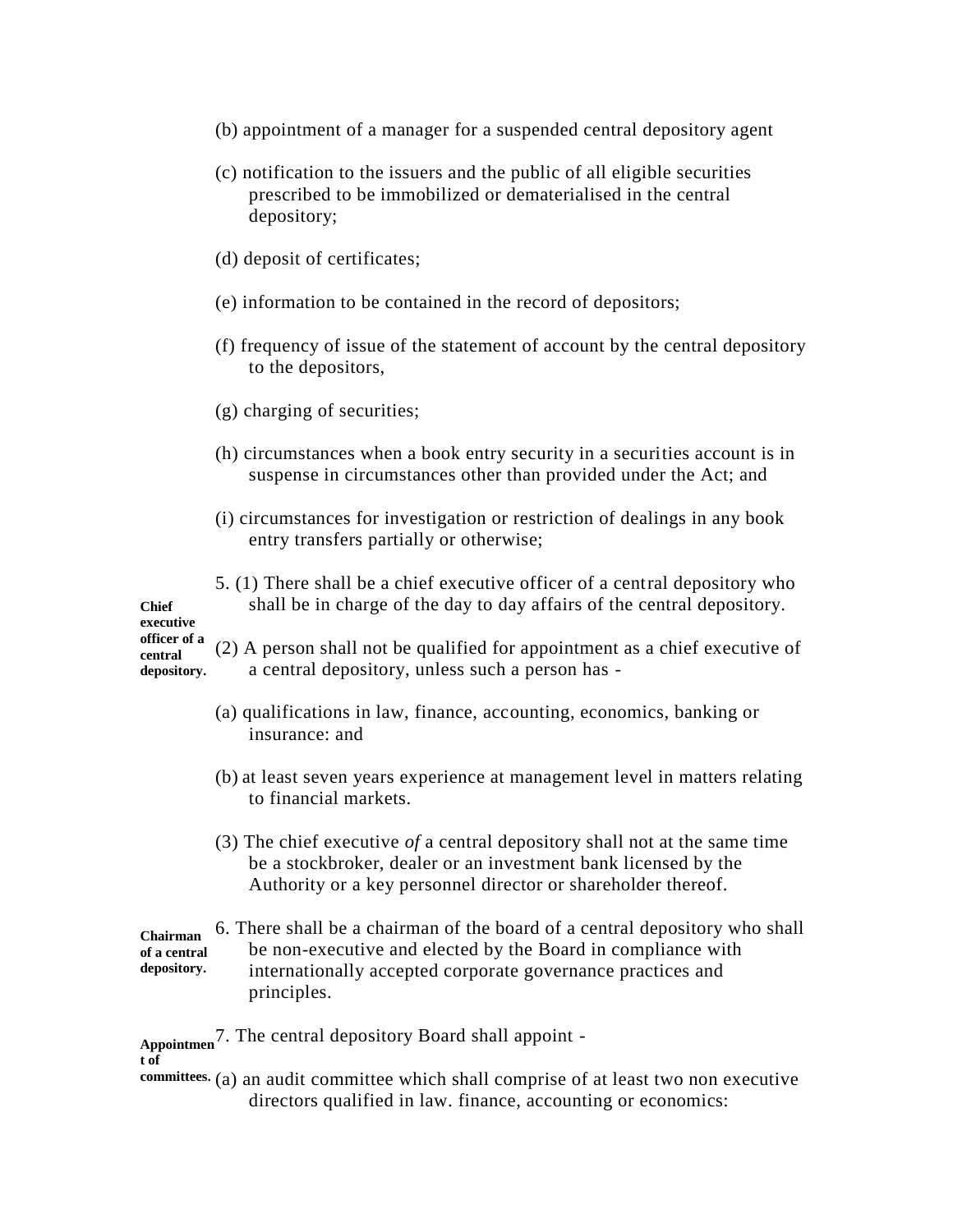- (b) a business conduct committee whose membership and mandate shall be provided in the central depositories rules: and
- (c) any other committee as it may deem necessary.
- **Fees, levies**  8.(1) The central depository shall charge such fees and levy such **and penalties.** transaction and depository levies and penalties as approved by the Authority.
	- (2) The fees and penalties levied by a central depository *will* be reviewed every two years provided that the same may be reviewed earlier at the instance of either the Authority or the central depository in the event of exceptional circumstance as defined in sub rule (5).
	- (3) In carrying out such review the Authority will take into account the following:
		- (a) the rate of inflation;
		- (b) market turnover;
		- (c) overall transaction fees in the market;
		- (d) viability and sustainability of the central depository;
		- (e) overall interest of the investors; and
		- (f) views of other market participants.
	- (4) To facilitate continuous monitoring and assessment of adequacy or otherwise of the fees charged, the central depository shall furnish the Authority with updated information every six months on the following:
		- (a) actual and projected volumes of trade;
		- (b) actual and projected revenue;
		- (c) achieved and projected efficiency measures;
		- (d) proposed major capital expenditures.
	- (5) The central depository may initiate a review, in exceptional circumstances, which shall be deemed to be in any or a combination of the following reasons for any period of twelve months and compared to that of the preceding twelve months:

(a) a doubling of the Kenyan rate of inflation as published by the Central Bureau of Statistics;

(b) a doubling of reported income of the central depository;

(c) a reduction of the reported gross revenue of the central depository by more than fifty percent.

(6) Where a central depository, in the case of exceptional circumstances, wishes to initiate a review as envisaged in sub rule (4) the central depository shall notify the Authority of the proposal to review the fees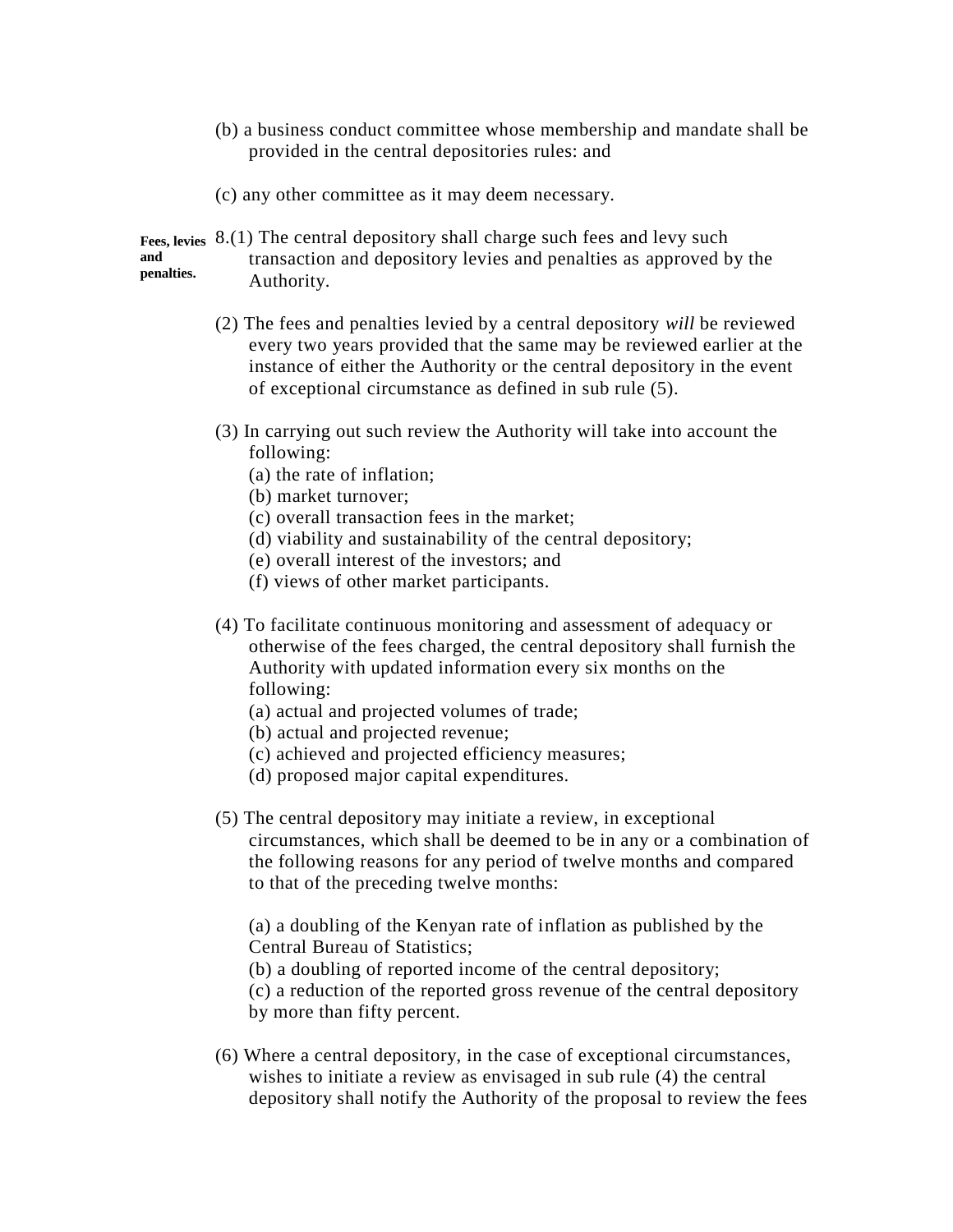in writing justifying the proposed changes provided that no such review will be considered less than six months before the next scheduled review.

- **Cap 485A** (7) Where the Authority initiates a review by reason of exceptional circumstances it shall notify the central depository of the review justifications for the proposed review and the central depository will be accorded an opportunity to make representations on the proposed changes before the final decision is made.
	- (8) Where the Authority or the central depository initiates a review by reason of exceptional circumstances the review will be completed within 90 days of the notice issued by the initiating party.
	- (9) The Authority will ensure that a scheduled review process is completed not later than the second anniversary of the approval of the existing fees.
	- (I0) If the central depository is dissatisfied with the outcome of the review exercise it may apply for a review to the Capital Markets Tribunal established under the Capital Markets Act.
	- (11) The fees prevailing before the appeal shall remain until the decision of the Tribunal is made.
	- (12) The central depository and all central depository agents shall prominently display all approved fees, charges, levies and other imposts at their business premises.

**Central depsitory to maintain records.** 9. Every central depository shall, for a period of seven years, maintain and preserve all records and documents relating to depositors, central depository agents and meetings of its Board and the standing committees of its Board.

**Reporting**  10. A central depository shall -

**obligations**

- (a) ( i) within four months from the commencement of its operations provide a list of its central depository agents approved by the central depository to the Authority and shall thereafter notify the Authority each time it approves a central depository agent within forty eight hours after each approval; and
- (ii) notify the Authority at least seven days prior to prescription for immobilization or dematerialization.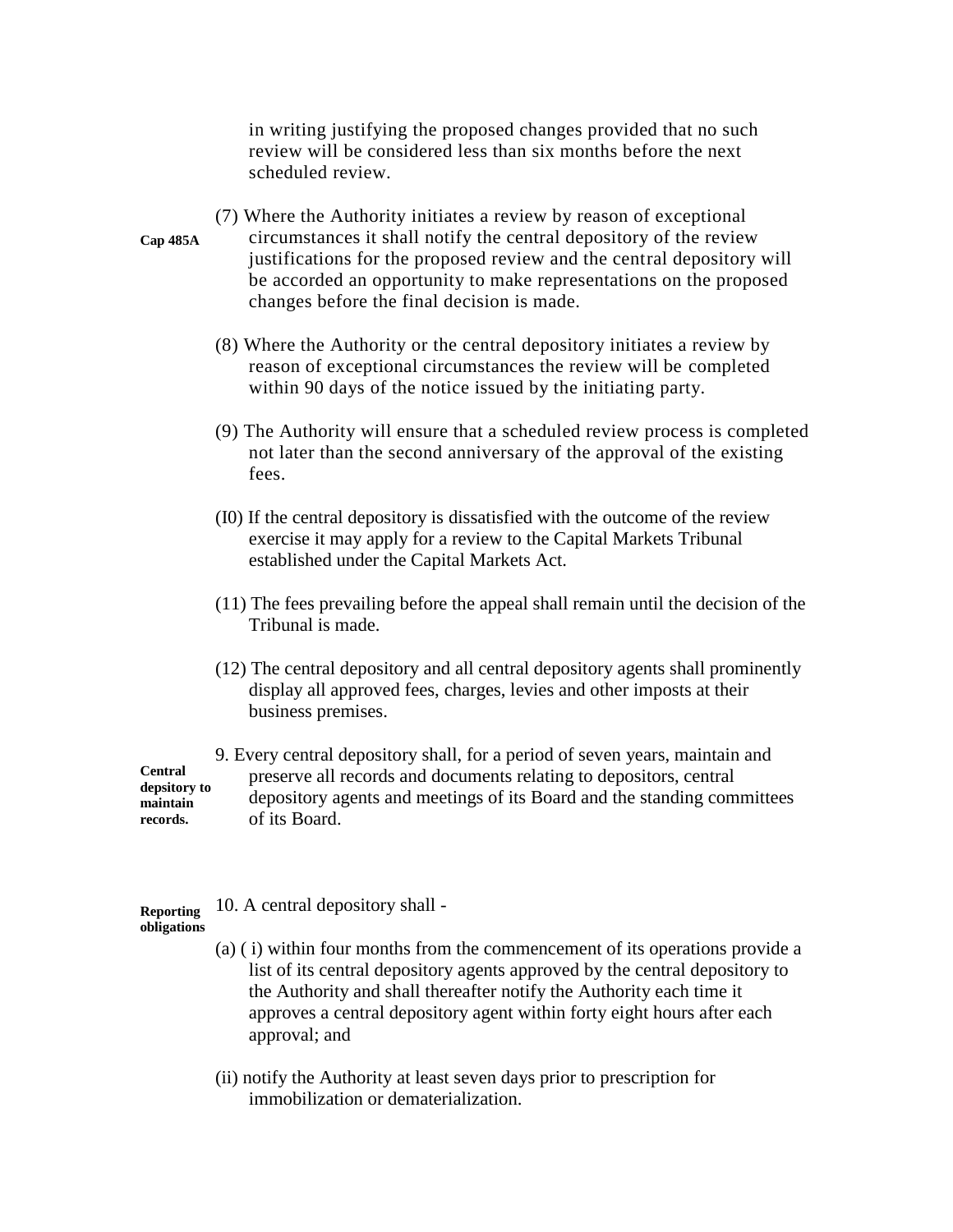- (b) furnish the Authority, by the last day of March in each year with a report of its activities during the preceding calendar year and such report shall contain information on -
- (i) financial statements duly audited by an independent auditor;
- (ii) changes in the membership of its board of directors;
- (iii) composition of the committees required to be set up under these rules;
- (iv) approvals, suspensions or revocation of approvals of central depository agents;
- (v) securities immobilized or dematerialised;
- (vi) arbitration of disputes; and
- (vii) any other information that the Authority may request.
- (c) immediately inform the Authority whenever there
- (i) is a default on settlement and delivery;
- (ii) are, to its knowledge, incidences of violation of the Act or the rules issued thereunder.

### **Application**  PART III-CENTRAL DEPOSITORY AGENTS **for**

**appointmen** appointmen 11. (1) An application for an appointment to operate as a central depository **agent.** agent shall be submitted to the central depository.

> (2) The following persons may be appointed in addition to the persons referred to in Section 9 (2) of the Act:

**Cap. 495A**  Act or the Retirement Benefits Act; **Act No. 3 of**  (i) custodians or authorized depositories approved under the Capital Markets

**1997.**

(ii) Central Bank of Kenya.

**Inserted by**  agent under section 9 (2) (d) of the Act, if that body corporate meets the criteria **L.N 107/2013** (2A). A body corporate shall qualify to be appointed as a central depository set out in the Third Schedule to these Regulations

**Operation** (3) The applicant shall meet any technical requirements as may be stipulated by **of accounts.** the central depository.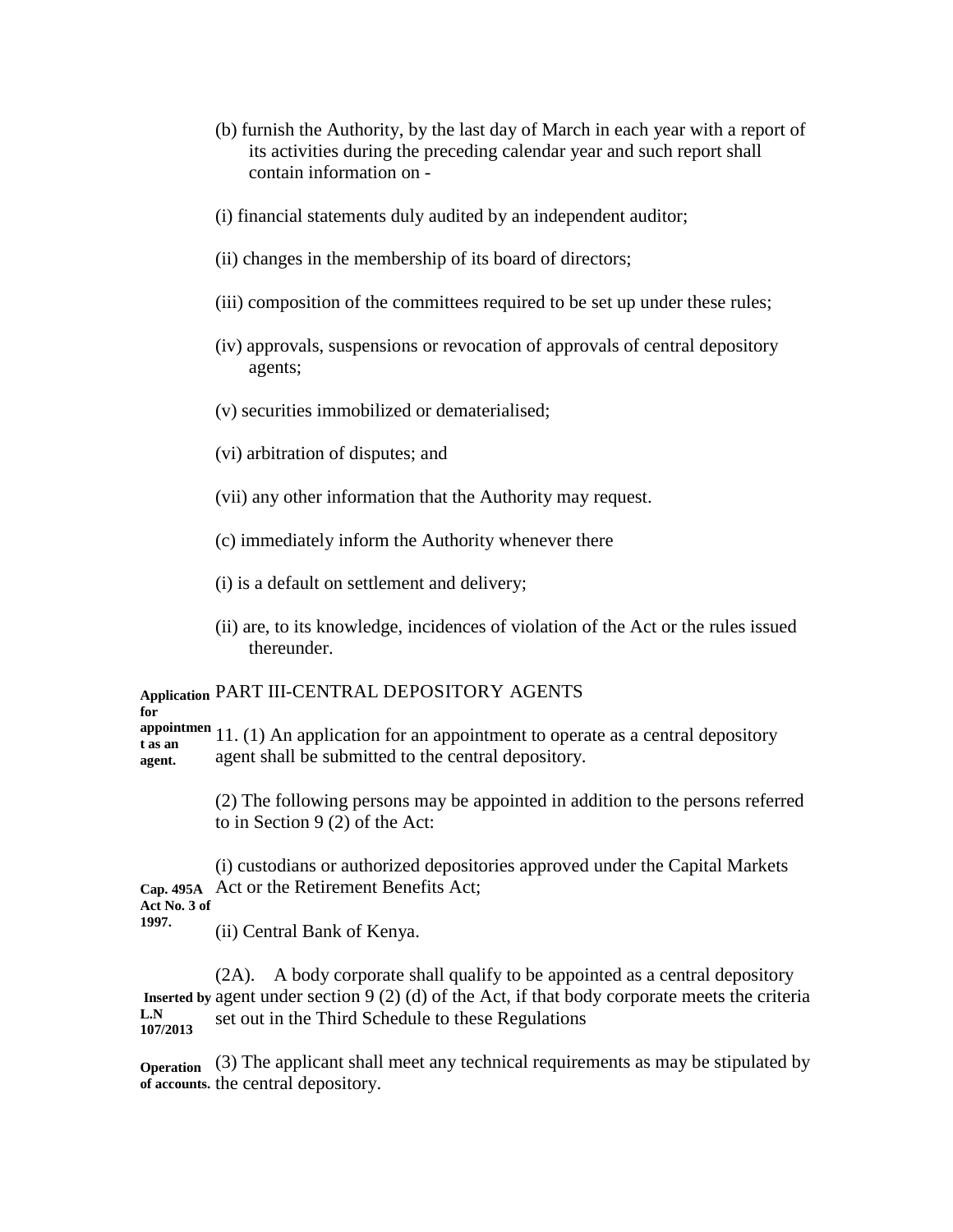12. Every central depository agent who is a member of a securities exchange and a stockbroker as defined under the Capital Markets Act shall disclose under rule 23 of the Central Depository (Operational) Rules the holders of beneficial interest to the accounts opened in the name of such stockbroker or its nominees.

**Agents to maintain records and**  including information on 13. Every central depository agent shall maintain and preserve records and accounts relating to transactions in securities for a period of seven years

# **accounts.**

- (i) collection and submission to the central depository of certificates for purposes of immobilisation of securities;
- (ii) withdrawal of certificates in respect of immobilized securities;
- (iii) opening, maintenance and closing of securities accounts;
- (iv) the collection of fees and charges imposed by the central depository as may be provided under the Act.

**Right of access.**

14. The central depository shall from time to time and at any time with or without notice, require its agents to produce to it or a duly authorized person such documents or records in respect of any securities transactions or accounts and to provide access to its terminals and other computer peripherals situated at the agent's premises and any data record or information in respect thereof as may, in the opinion of the central depository, be necessary for the purposes of enabling it to perform its audit investigation or review.

# PART IV - THE CENTRAL DEPOSITORY GUARANTEE FUND

#### **Establishme**

**nt of the Central Depositories Guarantee**  settlement of trades through the central depository. 15. (1) There is established a fund to be known as the Central Depository Guarantee Fund (hereinafter referred to as Fund) for the purposes of ensuring

# **Fund.**

(2) The Fund shall consist of -

(a) a contribution of Kenya Shillings one million five hundred thousand (or such higher amount as the central depository may from time to time, in consultation with the Authority and the Nairobi Stock Exchange, determine) by such central depository agents as will be involved in settlement.

(b) all penalties and fines imposed by the central depository;

(c) such sums of money as accrued from interest and profits from investing the Fund's moneys;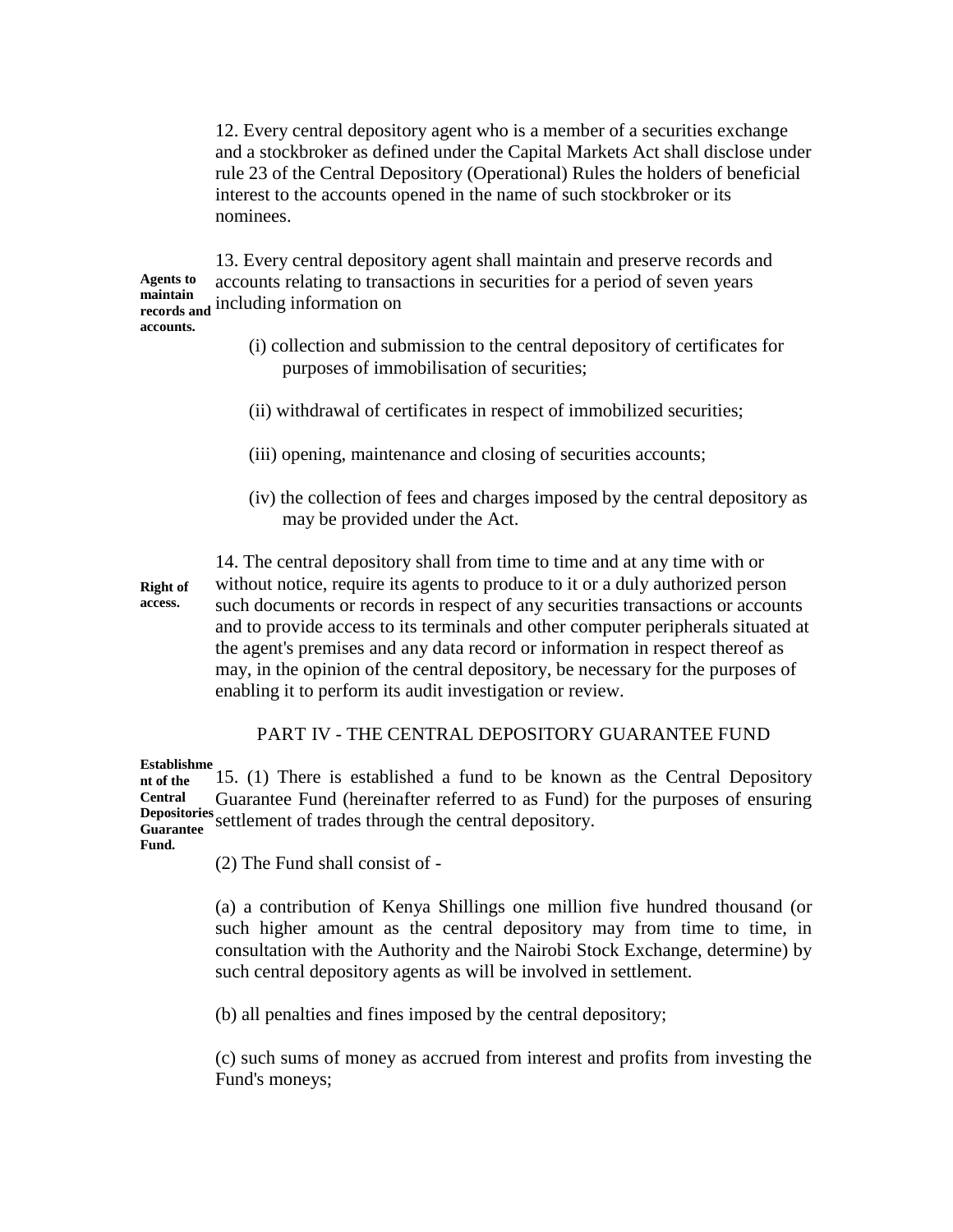(d) a levy for every transaction through the securities exchange as approved by the Authority;

(e) such contribution from the revenue of the central depository as its Board may from time to time determine;

(f) funds hitherto constituting the Nairobi Stock Exchange Investor Compension Fund; and

(g) such other funds as the Board of the central depository, with the approval of the Authority may determine.

**Managemen** 16. (1) The Fund shall be managed by the central depository as a separate **t of the Fund.** fund and disclosed as such in the central depository's annual balance sheet.

> (2) The central depository shall keep proper accounts and records of the Fund and in every financial year, prepare a statement of accounts showing the movement and financial position of the Fund in its annual report.

> (3) The accounts referred to in paragraph (2) shall include all sources of income and contributions to and expenses or disbursements of the Fund and any investments of the Fund.

> (4) The accounts and records of the Fund shall be audited by an auditor appointed by the central depository for its annual accounts.

> (5) The central depository shall make rules on the operation and maintenance of the Fund.

# PART V-INSURANCE

- **Insurance.** 17. (1) A central depository shall at all times maintain an insurance policy to cover loss or damage arising from, inter alia -
	- (a) computer crime, involving theft or criminal damage to the computer system;
	- (b) theft, damage, falsification or alteration of any record or data kept within the computer system;
	- (c) stolen, missing certificates which are under the physical control of the central depository, whether such certificates are kept on its premises or are in transit;
	- (d) fire or theft of any records in any vault, premise or warehouse of the central depository where such records are kept pursuant to the Act;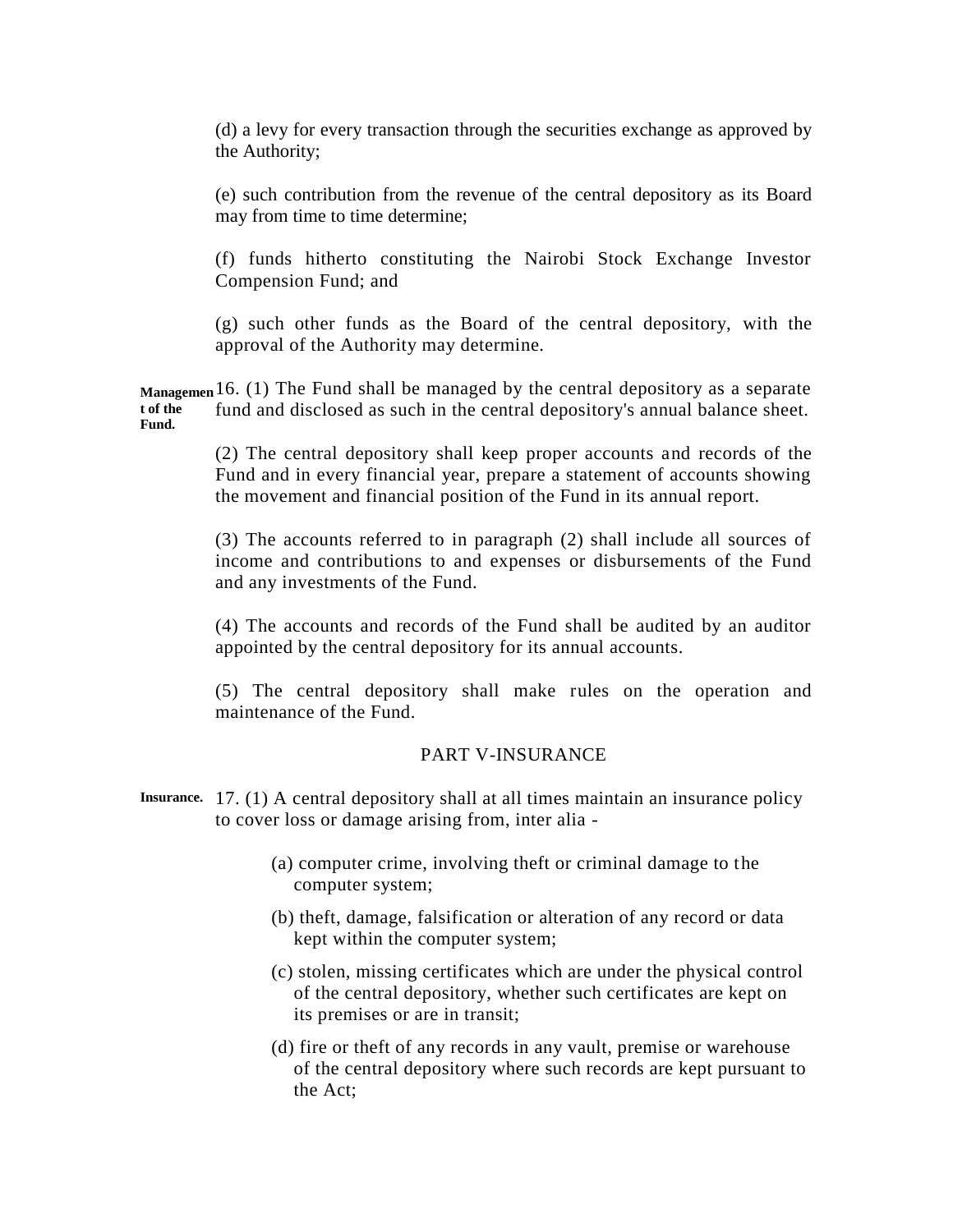- (e) professional negligence of its employees, agents or servants;
- (f) public liability; and
- (g) fraudulent or dishonest acts of its employees or agents with intent to cause or sustain loss.
- (2) The central depository shall obtain and maintain at a reasonable and competitive cost, one or more insurance policies for such amounts and coverage as may be reasonably determined in the best interests of the central depository and its depositors.
- (3)The insurance policies maintained by the central depository shall be available for inspection by central depository agents and the Authority during business hours, upon request.
- (4) The central depository shall notify the Authority and the Central Depository agents of any material reduction in the coverage or amount of any policy of insurance it maintains.

# PART V-MISCELLANEOUS PROVISIONS

| <b>Access only</b><br>to<br>authorized<br>personnel                      | 18. Every central depository agent shall ensure that only persons<br>authorized to transact business with the central depository have access<br>(as defined in the Act) to the system linked to the central depository. |
|--------------------------------------------------------------------------|-------------------------------------------------------------------------------------------------------------------------------------------------------------------------------------------------------------------------|
| Safe custody<br>of<br>immobilised<br>securities.                         | 19. A central depository shall ensure safe custody of its jumbo<br>certificates and shall be liable in the event of any loss or destruction<br>thereof.                                                                 |
| <b>Central</b><br>Bank to be a<br><b>Central</b><br>depository<br>agent. | 20. The Central Bank of Kenya may be a central depository agent of the<br>central depository on such terms as may be agreed with the central<br>depository and through which government securities may be held.         |
| <b>Access to</b><br>computer<br>system.                                  | 21. (1) The following persons may have access to the computer system<br>and terminals of the central depository in addition to those provided<br>for under section 48 of the Act -                                      |
|                                                                          | (a) the Authority;                                                                                                                                                                                                      |
|                                                                          | (b) systems provider; and                                                                                                                                                                                               |
|                                                                          | (c) a vendor of the computer system pursuant to contract.                                                                                                                                                               |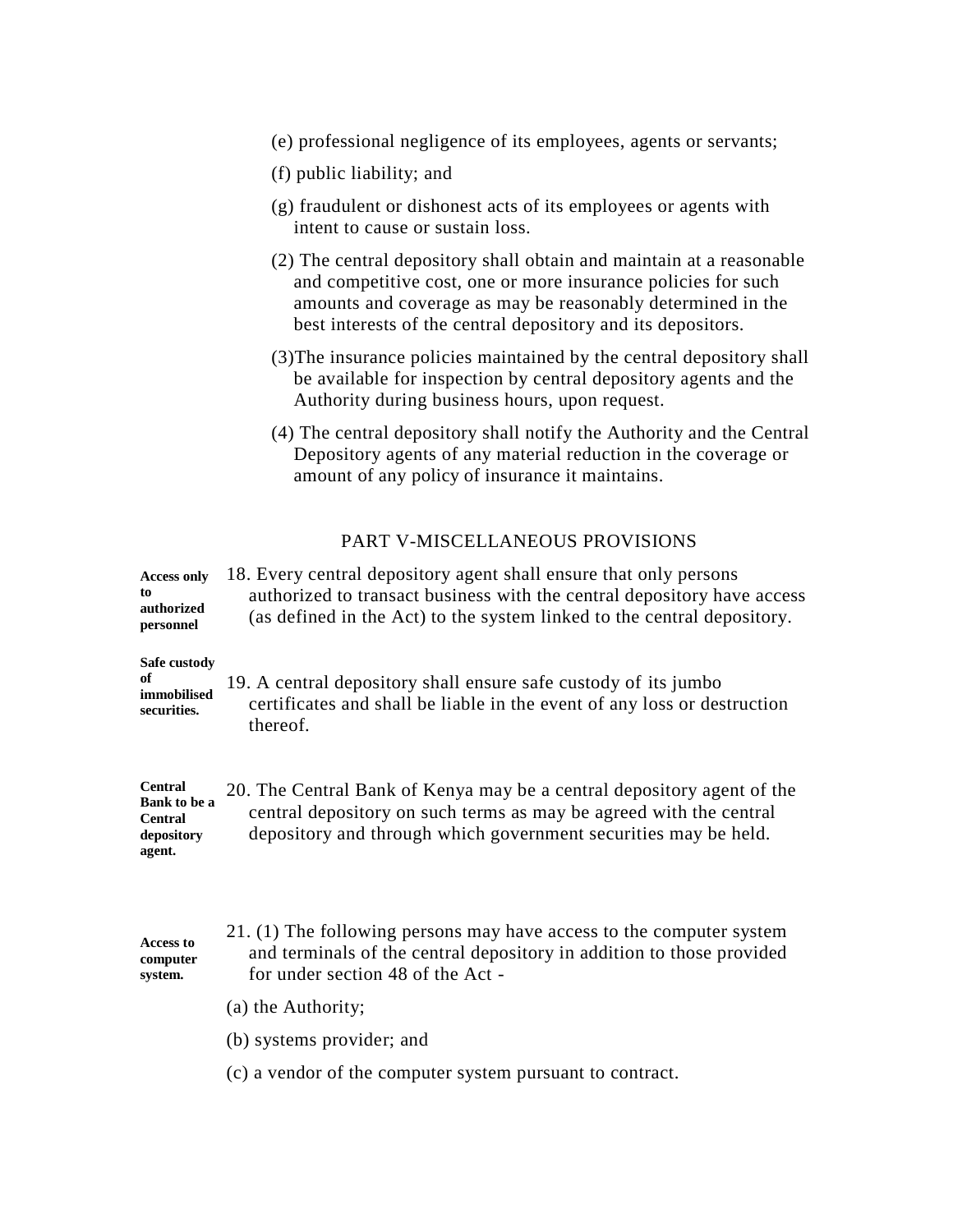- (2) A central depository agent will have access to the system and be able to open, maintain and close depositor's accounts upon their instructions.
- (3)Central depository agents who are members of the securities exchange shall also be able to allocate trades in accordance with the Central Depositories (Operational) Rules.

**Linkages to other securities depositories outside Kenya.**

22. The Authority may on request of the central depository approve computer system linkages to other securities depositories, securities exchanges and the appointment of central depository agents outside Kenya if it is satisfied that such linkages would promote development in the capital markets and that the interests of the public dealing with book-entry securities will be served by the granting of the Authority's approval.

**Off-site disaster recovery plan.** 23. A central depository shall, prior to commencement of its operations, make arrangements for an off -site business continuity and disaster recovery plan and notify the Authority of the same.

## FIRST SCHEDULE

### FORM 1  $(r. 3)$

# APPLICATION FOR APPROVAL TO OPERATE A CENTRAL DEPOSITORY

Application is hereby made for renewal of /approval to operate a Central Depository as provided under the Act and the following statements are made in respect thereof:

### *Note:*

If space is insufficient to provide details, please attach annexure(s). Any annexure(s) should be identified as such and signed by the signatory of this application.

*Information provided should be as at the date of the application or renewal.*

| 1. Name      |  |
|--------------|--|
|              |  |
| $h_{\rm th}$ |  |
|              |  |

2. Registered office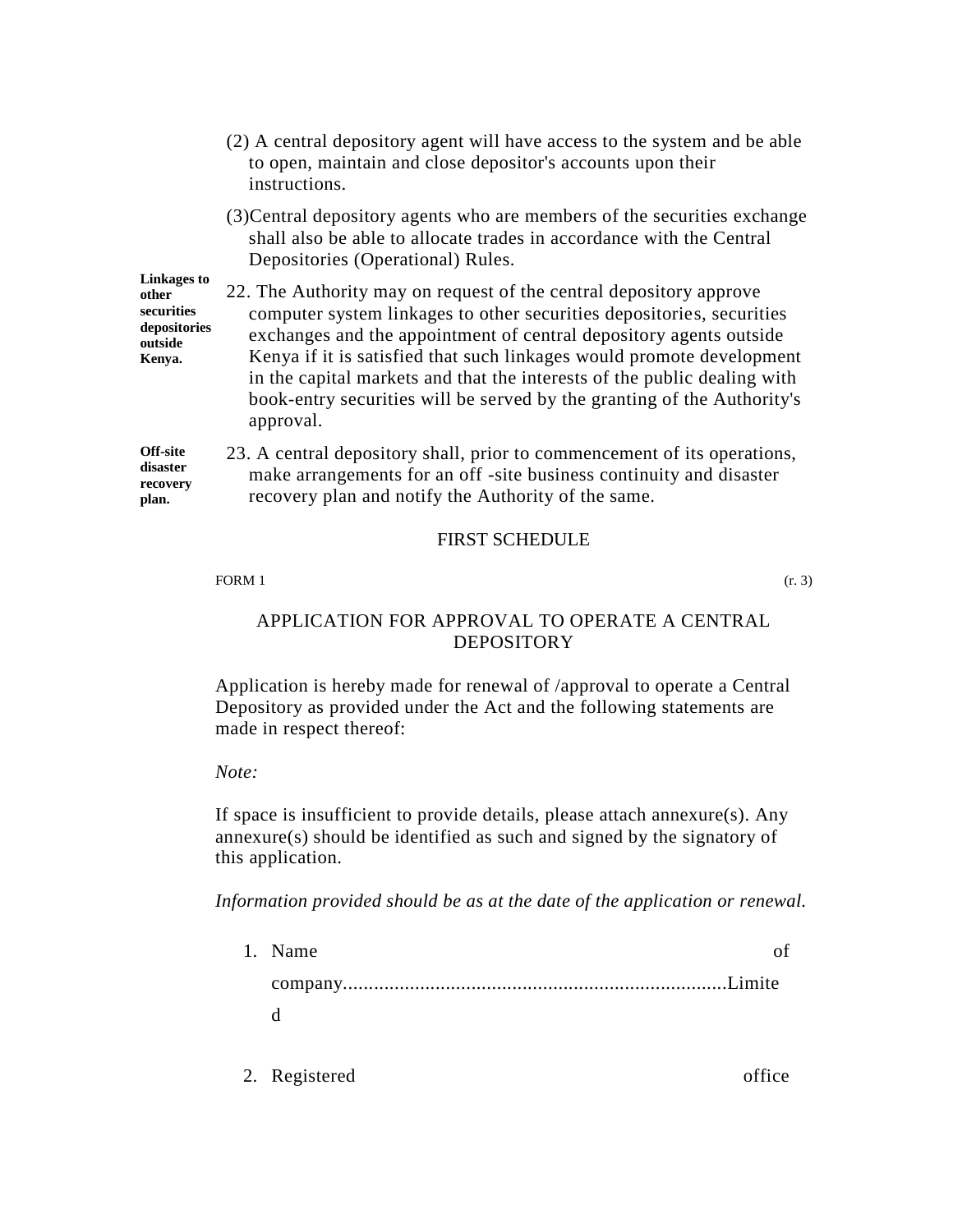|     | 3. Date                                                                    | of | incorporation |
|-----|----------------------------------------------------------------------------|----|---------------|
|     |                                                                            |    |               |
|     | .                                                                          |    |               |
|     | 5. E-mail                                                                  |    |               |
|     | 6. Location, address and telephone number of principal<br>office           |    |               |
|     | 7. Location, address and telephone number of branch offices and<br>Nominee |    | companies     |
|     | 8. Details of capital structure                                            |    |               |
| (a) | Nominal capital                                                            |    |               |
| (b) |                                                                            |    |               |
|     | (c) Paid-up capital (KSh.)                                                 |    |               |
|     |                                                                            |    |               |

9. Shareholders

(please attach a list where necessary)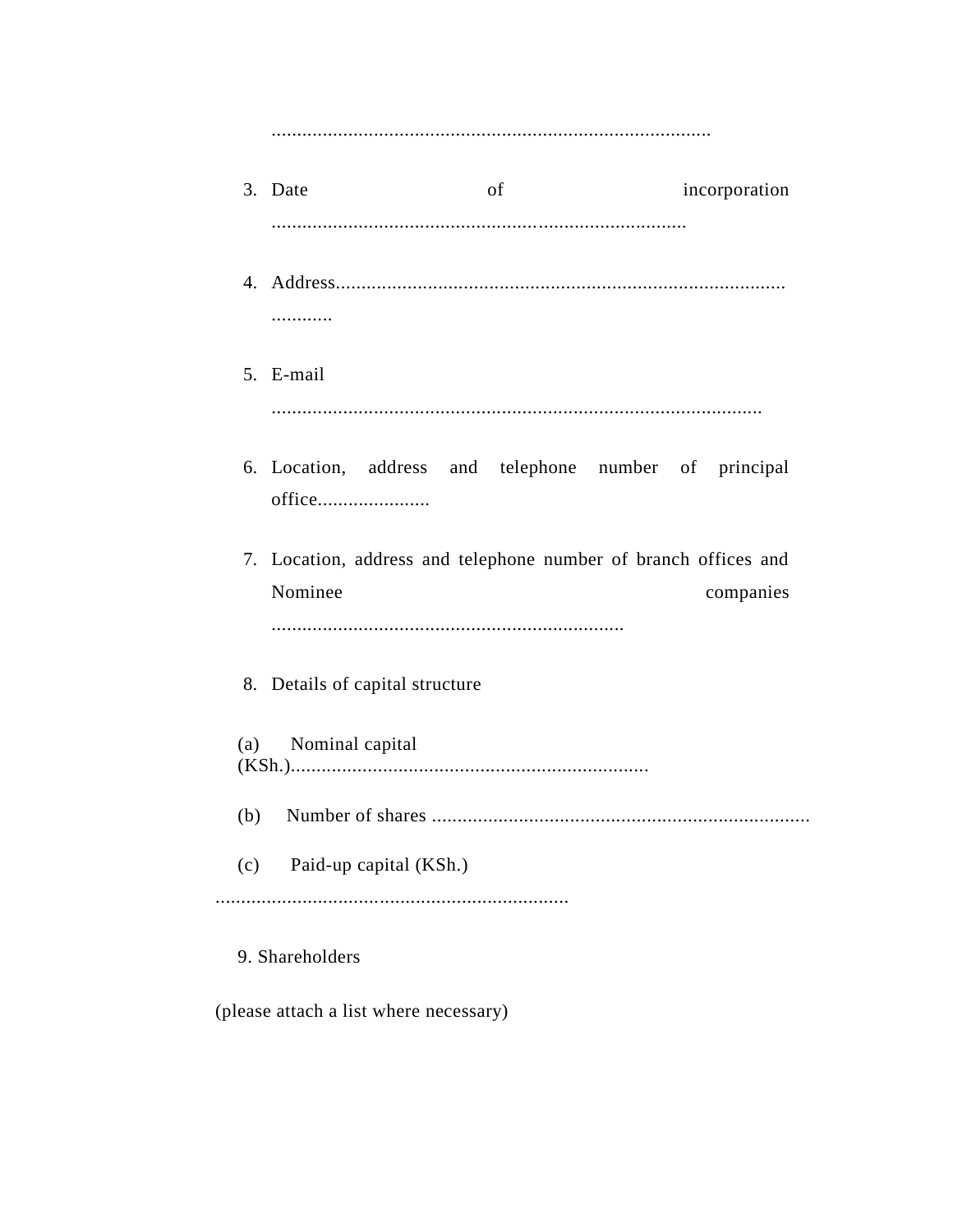| Name | Address & telephone<br>number | Number of shares held |
|------|-------------------------------|-----------------------|
|      |                               |                       |
|      |                               |                       |
|      |                               |                       |
|      |                               |                       |
|      |                               |                       |

10. (a) Directors

| <b>Nurse</b> | ldentily<br>card/Passport<br>number | Date of<br>appoint<br>ment | Date<br>of<br>birth | Permanent<br>address &<br>telephone<br>number | Academic or<br>professional<br>qualification the | Number of<br>shares<br>held in<br>company |
|--------------|-------------------------------------|----------------------------|---------------------|-----------------------------------------------|--------------------------------------------------|-------------------------------------------|
|              |                                     |                            |                     |                                               |                                                  |                                           |
|              |                                     |                            |                     |                                               |                                                  |                                           |
|              |                                     |                            |                     |                                               |                                                  |                                           |
|              |                                     |                            |                     |                                               |                                                  |                                           |
|              |                                     |                            |                     |                                               |                                                  |                                           |
|              |                                     |                            |                     |                                               |                                                  |                                           |
|              |                                     |                            |                     |                                               |                                                  |                                           |
|              |                                     |                            |                     |                                               |                                                  |                                           |
|              |                                     |                            |                     |                                               |                                                  |                                           |

(b) Secretary

Name.............................................................................................

Address ......................................................................................

Institute of Certified Secretaries of Kenya Registration No.

...........................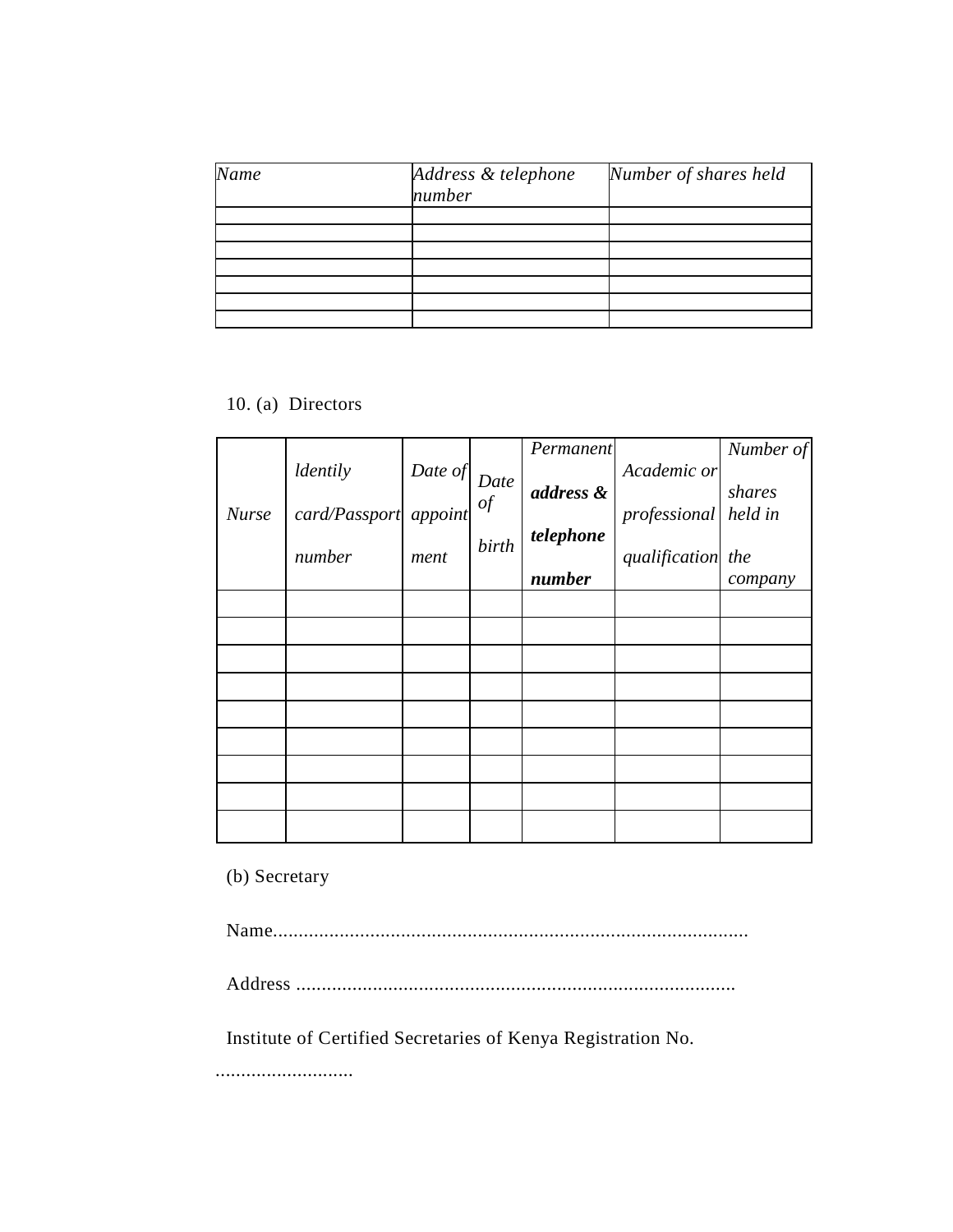# (c) Chief Executive and other key personnel

| Name | <i><u><b>Identity</b></u></i><br>card/Passport appoint | Date of | Date<br>of | Permanent<br>address & | Academic or<br>professional | Number $o_f$<br>shares<br>held in |
|------|--------------------------------------------------------|---------|------------|------------------------|-----------------------------|-----------------------------------|
|      | number                                                 | ment    | birth      | telephone<br>number    | qualification the           | company                           |
|      |                                                        |         |            |                        |                             |                                   |
|      |                                                        |         |            |                        |                             |                                   |
|      |                                                        |         |            |                        |                             |                                   |
|      |                                                        |         |            |                        |                             |                                   |
|      |                                                        |         |            |                        |                             |                                   |

11. Particulars of other directorship(s) of the directors

.........................................

12. Particulars of shares held by directors in other companies..................................

13. Has the applicant or any of its directors or members of senior management at any time been placed under receivership, declared bankrupt, or compounded with or made an assignment for the benefit of his creditors, in Kenya or elsewhere - Yes/ No. If `yes', give details

.................................................................................................................... .....

14. Has any director or senior management of the applicant been a director of a company that has been:

(a) denied any licence or approval by any Regulator -

Yes/No. If Yes, give details.

...............................................................................................................................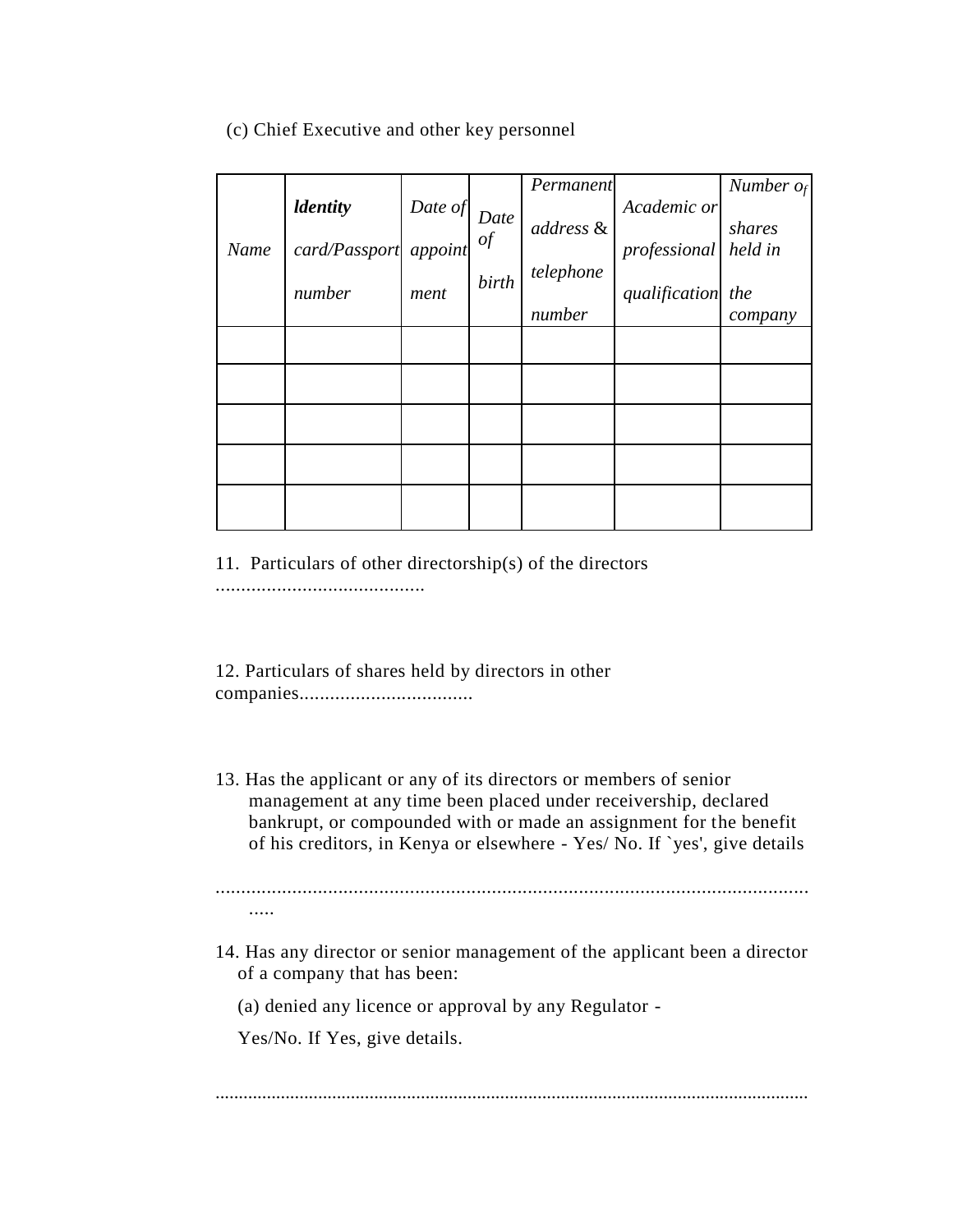| (b) a director of a company providing banking, insurance, financial or |  |  |  |  |
|------------------------------------------------------------------------|--|--|--|--|
| investment advisory services whose licence has been revoked by         |  |  |  |  |
| the appropriate authority - Yes/No. If Yes, give details.              |  |  |  |  |

(c) subjected to any form of disciplinary action by any professional body of which the applicant or any of its director was a member - Yes/ No. If yes, give details.

#### ............................................................................................................................... ....................

15. Has any court ever found that the applicant, or a person associated with the applicant was involved in a violation of any law - Yes / No. If `yes', give details.

............................................................................................................................... .....................

16. Is the applicant and/or a person associated with the applicant now the subject of any proceeding that could result in a `yes' answer to the above question (15) - Yes/ No. If `yes,' give details.

.................................................................................................................... ..

17 (1) Is the applicant, or any shareholder or director of the applicant, a member or director of a member company of any securities exchange - Yes/ No. If `yes', give details.

............................................................................................................................... .................

(2) Have any of the above persons been

.....................

(a) refused membership of any securities organization - Yes / No. If "yes", give details

..................................................................................

18. Particulars of two business referees of the applicant:

| Nam<br>m<br>- -- 1<br>$ -$<br><br>,,,,<br>יי ו<br>"<br>$  -$ |
|--------------------------------------------------------------|
|--------------------------------------------------------------|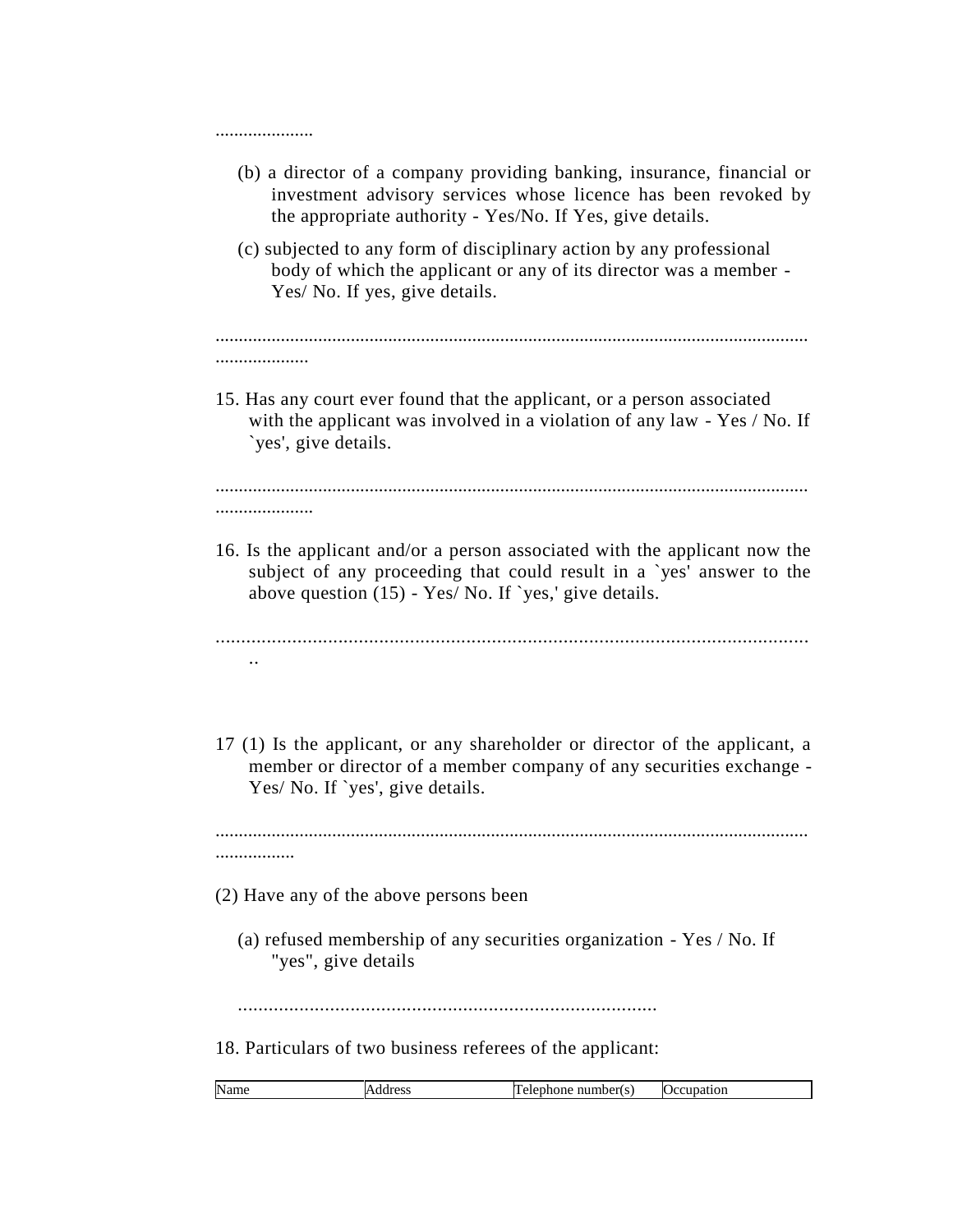19. Attach a profile of the chief executive and key employees in the applicant company setting out the educational and professional qualifications and work experience.

| Name | $\sim$ $\sim$ 1 | $1 \cdot \alpha$ | xperience |
|------|-----------------|------------------|-----------|
|      | <b>US</b>       | Jualifications   | IC.XI.    |
|      |                 |                  |           |

20. List the office facilities of the applicant

............................................................................................................................... ....................... 21. Any other additional information considered relevant to this application: ............................................................................................................................... ........................ We ..........................................(Director), .................................... (Director) and ..................................... (Secretary) declare that all the information given in this application and in the attached documents is true and correct. Made on this....................................... day of ..................................... 20 ... Signed: ................................................. ) Director ..................................................) Director ..................................................) Secretary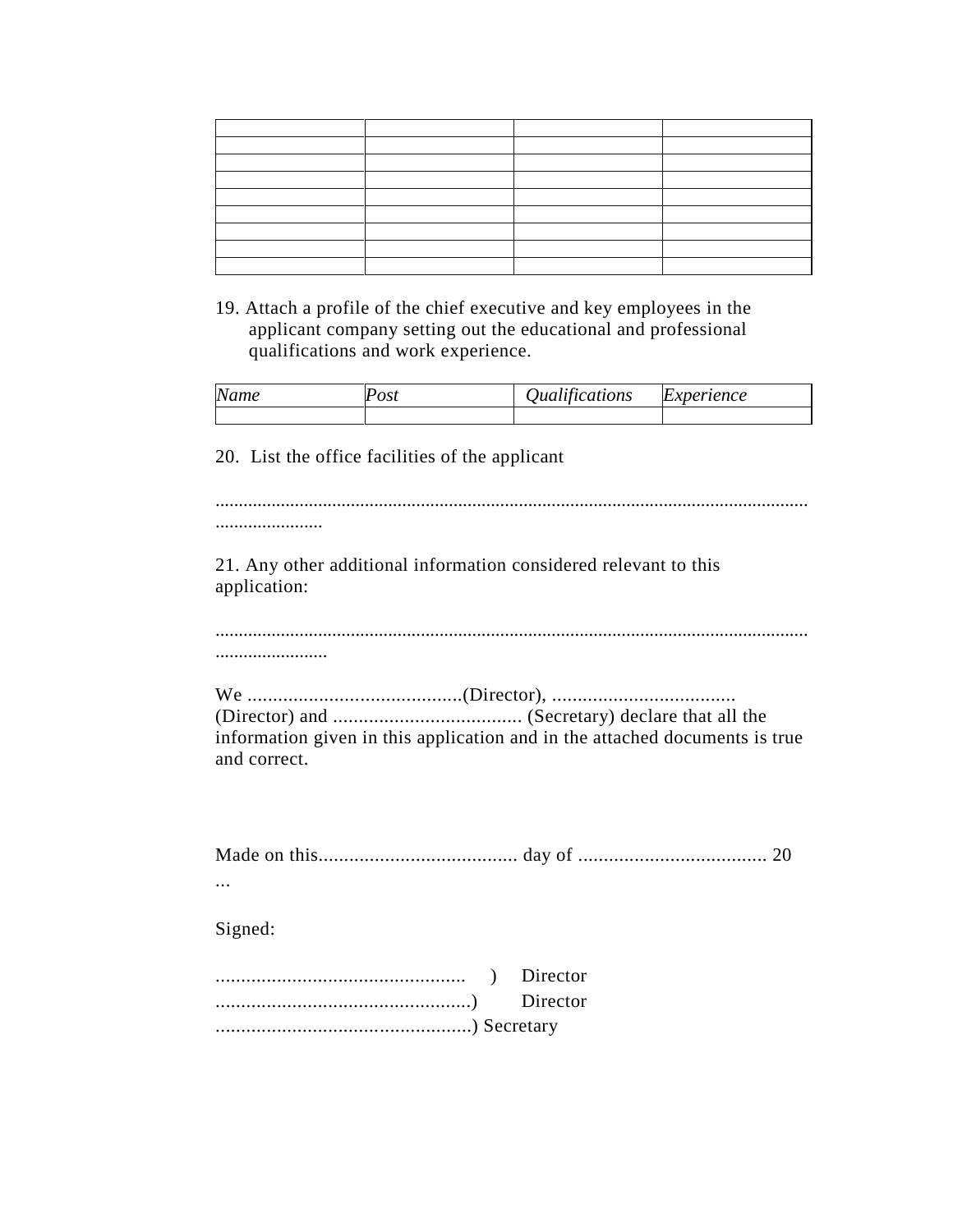# SECOND SCHEDULE

 $(r.3 (2), 6)$ 

# LEGAL NOTICE *NO. 119*

# THE CAPITAL MARKETS AUTHORITY ACT

# DEPOSITORY FEES FOR THE CENTRAL DEPOSITORY AND SETTLEMENT CORPORATION LIMITED

| Depository levy for issuers                                                      | KSh. 90.00 per transaction on<br>counter<br>subject to a minimum of KSh.<br>50,000 and<br>a maximum of Kshs. 1,000,000<br>per<br>annum payable quarterly in<br>arrears with<br>effect from April I, 2005. |
|----------------------------------------------------------------------------------|-----------------------------------------------------------------------------------------------------------------------------------------------------------------------------------------------------------|
| Appointment Fee for Central<br>Depository                                        | KSh. 20,000                                                                                                                                                                                               |
| Agents who are members of a<br>Securities<br>Exchange                            |                                                                                                                                                                                                           |
| Appointment fee for Central                                                      | KSh. 75,000                                                                                                                                                                                               |
| Depository<br>Agents who are not members of a<br>Securities Exchange             |                                                                                                                                                                                                           |
| <b>Annual Subscription Fee</b><br><b>Central Depository Agents</b>               | Kshs. 2,500                                                                                                                                                                                               |
| <b>Change of Central Depository</b><br>Agents,<br>transfer of securities between | KSh. 200 per change                                                                                                                                                                                       |
| different<br>accounts of the same Depositor.                                     |                                                                                                                                                                                                           |
| In respect of statements issued<br>upon<br>request from the account holder       | KSh. 50 per statement                                                                                                                                                                                     |
| In respect of withdrawal of<br>securities                                        | KSh. 500 per certificate                                                                                                                                                                                  |
| Fee for recording, releasing or for                                              | KSh.1, 000 per pledge                                                                                                                                                                                     |
| foreclosing of pledges                                                           |                                                                                                                                                                                                           |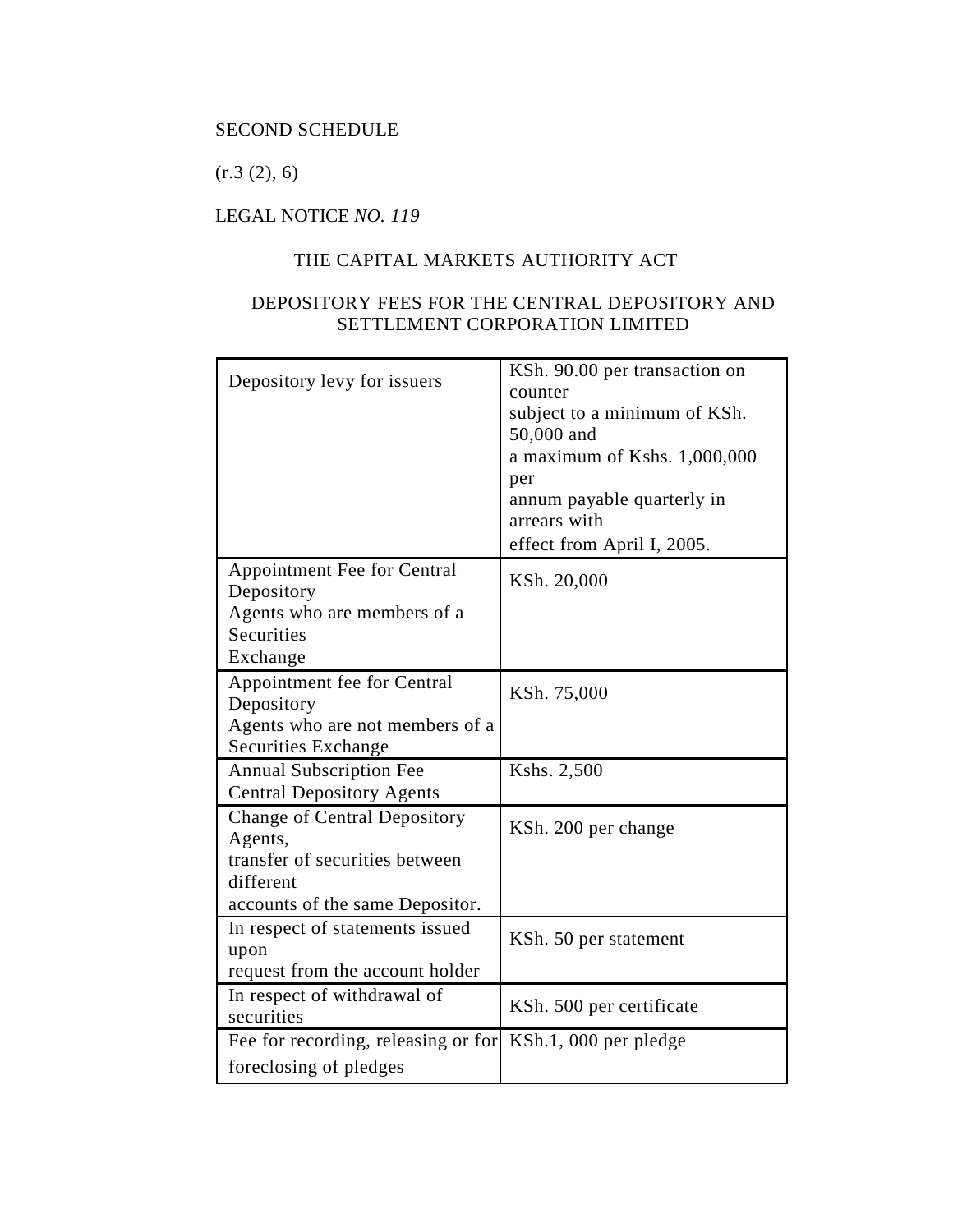| "Postage fee payable by | Amount approved from time to time     |
|-------------------------|---------------------------------------|
| applicants              | by the Authority to cover the cost of |
| (2008 Amendment)        | postage of statements of credit of    |
|                         | shares from a public offer, which fee |
|                         | is to be collected by the Issuer or   |
|                         | Offeror."                             |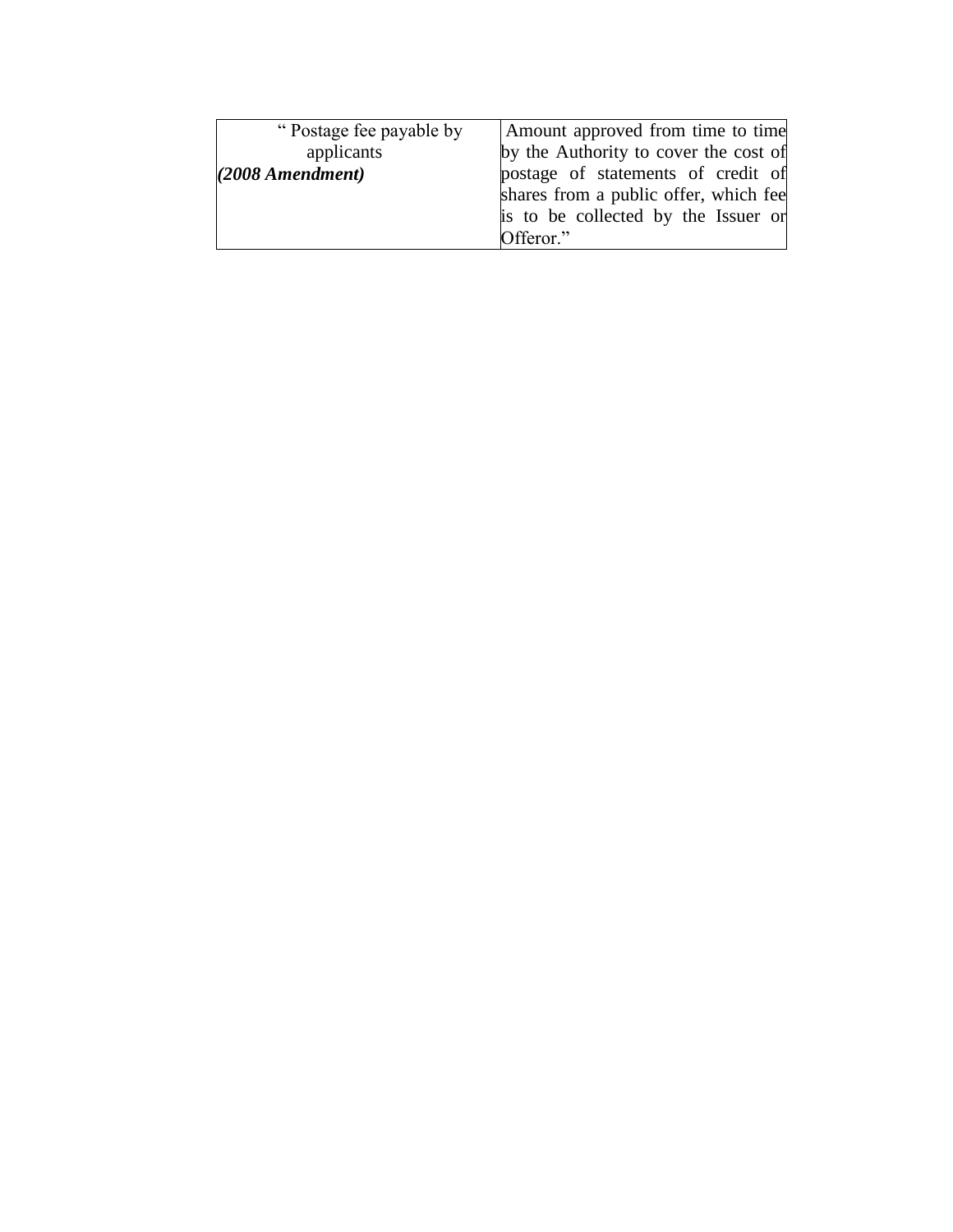## THIRD SCHEDULE LEGAL NOTICE NO. 107/2013

 $(r.11 (2A)).$ 

### CRITERIA FOR APPOINTMENT AS CENTRAL DEPOSITORY AGENT

1. A body corporate which intends to apply for an approval as a central depository agent shall submit to the central depository—

(a) an overview of the current or proposed business of the body corporate establishing the need for the appointment as a central depository agent;

(b) specific details on the functions of a central depository agent as stipulated under the Act, the Principal Rules and the rules of the central depository which it intends to carry out;

(c) evidence that the directors and the management of the body corporate are fit and proper persons;

(d) evidence of adequate systems, procedures, facilities and technical capacity that will enable the body corporate fulfill its obligations and operational requirements in accordance with the rules of the central depository as well as the terms and conditions of the agency agreement entered with the central depository;

(e) an assessment of all potential risks and proposed mitigation measures; and

(f) evidence of arrangements in place for the proper supervision of its compliance with the rules of the central depository.

2. (1) The central depository shall, in considering an application by a body corporate to operate as a central depository agent, have regard to whether the—

(a) proposed functions of the applicant fall within the approved functions of central depository agents under its rules;

(b) applicant can meet any requirements or conditions to be imposed, if any, prior to the appointment;

(c) applicant has capacity to and has committed to comply with all the continuing obligations imposed on central depository agents under the central depositories and rules; and rules; and rules; and rules; and rules; and rules; and rules; and rules; and rules; and rules; and rules; and rules; and rules; and rules; and rules; and rules; and rules; and rules; and rules;

(d) applicant demonstrates capacity and commitment to comply with Capital Markets (Conduct of Business) (Market Intermediaries) Regulations, 2011 as